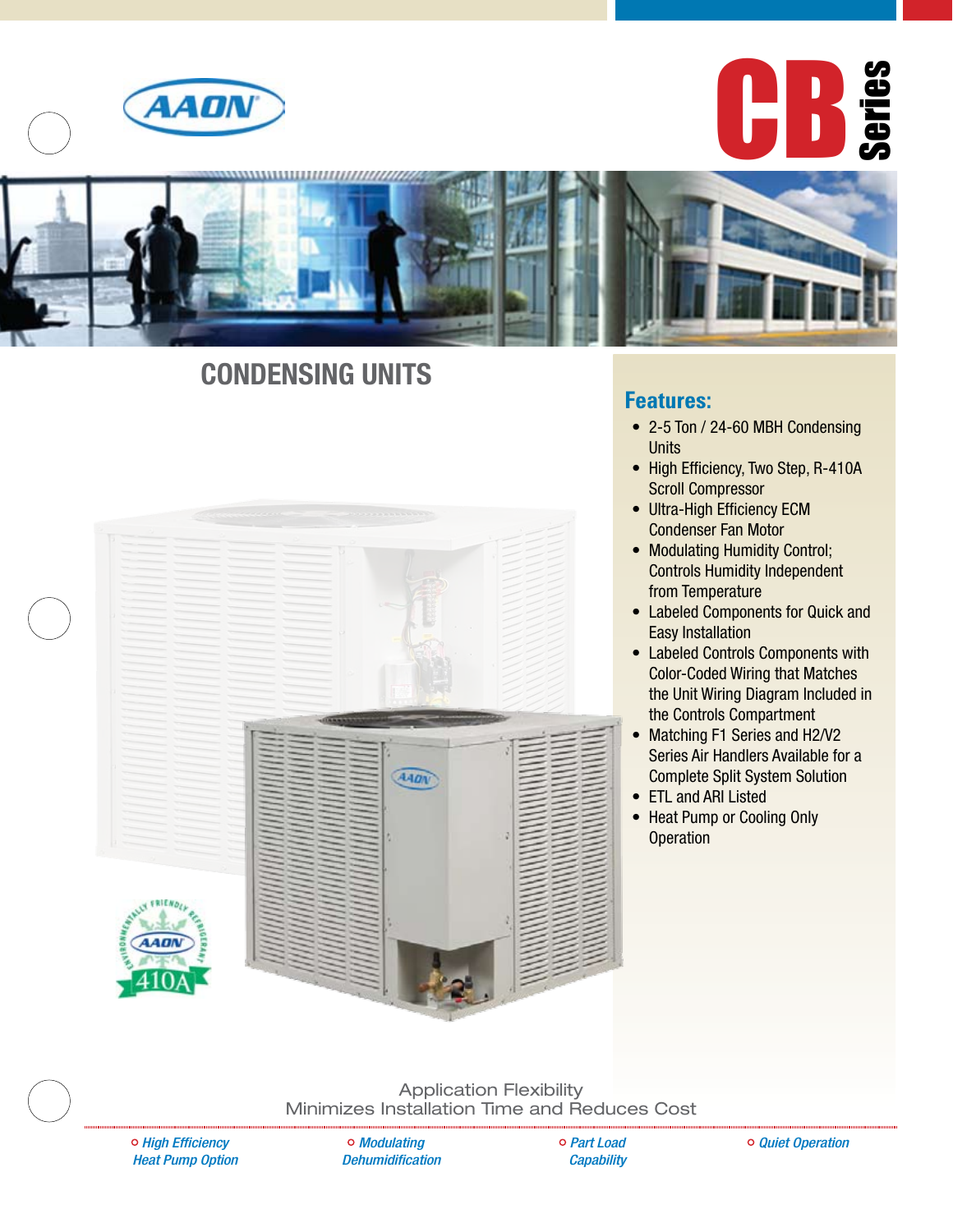

*AAON® CB Series condensing units, for residential and commercial application, boast the same benefits that customers have come to expect from other AAON® equipment: serviceability, quiet operation, reliability, high efficiency, durable construction, and a number of premier options which provide the equipment with the flexibility to suit a wide variety of job requirements.*

### **Superior Features**

- Cabinet is constructed of painted galvanized steel that surpasses a 1000 hour salt spray test to provide the unit with corrosion protection.
- Attractive painted louvered panels protect the condenser coil from damage and debris.
- Wrap-around, single row, enhanced fin condenser coil has no additional rows to trap dirt and debris and is easier to clean than units with multirow coils.
- Two step scroll compressor includes rubber isolation mounts to minimized vibration.
- Single easily removable panel provides access to the unit service compartment.
- Crankcase heaters to prevent liquid from settling in the compressor which extends the life of the unit.
- Non-ozone depleting R-410A refrigerant, which is unaffected by the refrigerant phase-out, is both environmentally friendly and maintainable.
- Refrigerant circuit contains automatic low pressure and manual reset high pressure safety cut-outs, suction and liquid line Schrader valves, and a full charge of refrigerant for up to 25' of line set.





| $\overline{CB}$<br><b>Model</b> | Size (Tons) | <b>Width</b> | <b>Height</b> | Length |
|---------------------------------|-------------|--------------|---------------|--------|
| 024                             |             | 31           | 39            | 36     |
| 036                             | 3           |              |               |        |
| 048                             | 4           | 36           | 43            | 37     |
| 060                             |             |              |               |        |

*All dimensions are in inches. For use with R-410A only.*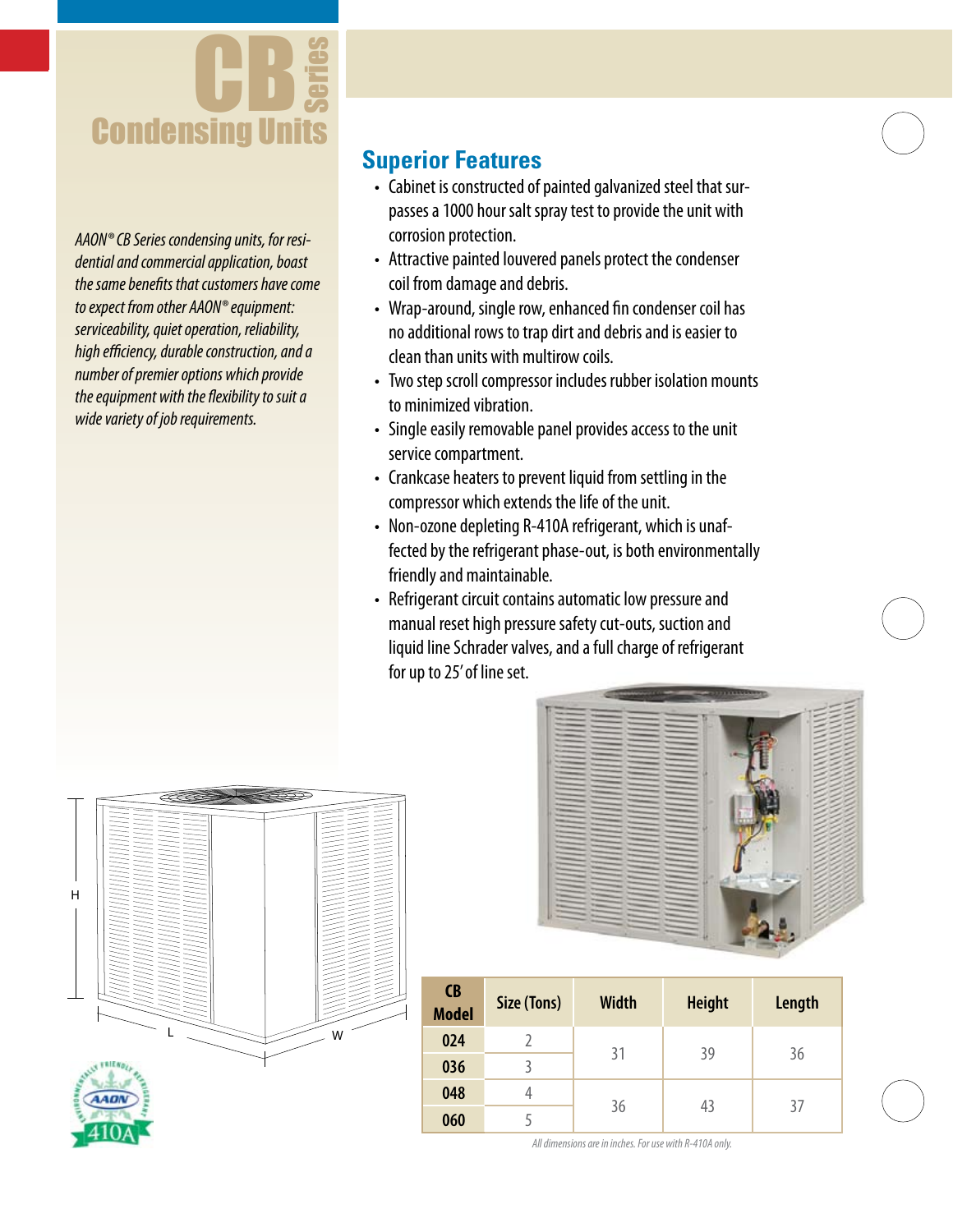## **Premier Options**

- Modulating hot gas reheat for energy efficient and comfortable dehumidification.
- External hot gas bypass provides freeze protection for the matching air handler's evaporator coil during light load conditions.
- Wired grille condenser coil quard option is available if protection provided by the louvered panels is not required.
- High density foam compressor sound suppression blanket to reduce radiated noise.
- Polymer e-coated or copper finned coils to extent the life of the coils and protect them in corrosive environments.
- Low ambient fan cycling option to allow cooling operation down to  $35^{\circ}$ F.
- 24V control circuit transformer option to prevent exceeding the capacity of the air handler's control circuit transformer.
- Optional commercial 5 year compressor warranty.
- Standard 5 and optional 10 year residential parts warranties, when matched with an F1Seriesair handler.

| Matching CB and F1, Air Conditioner Performance |                     |                         |             |  |  |  |  |
|-------------------------------------------------|---------------------|-------------------------|-------------|--|--|--|--|
| <b>Condensing Unit</b>                          | Air Handler         | <b>Nominal Capacity</b> | <b>SFFR</b> |  |  |  |  |
| $(R-0)4$                                        | $F1-024$            | 24 MBH / 2 Tons         | 17.2        |  |  |  |  |
| $CB-036$                                        | $F1-036$            | 36 MBH / 3 Tons         | 15.5        |  |  |  |  |
| $CB-048$                                        | F1-048              | 48 MBH / 4 Tons         | 15.6        |  |  |  |  |
| CB-060                                          | F <sub>1</sub> -060 | 60 MBH / 5 Tons         | 14.6        |  |  |  |  |

| <b>Matching CB and F1, Heat Pump Performance</b> |                    |                         |             |             |  |  |  |
|--------------------------------------------------|--------------------|-------------------------|-------------|-------------|--|--|--|
| Condensing<br>Unit                               | <b>Air Handler</b> | <b>Nominal Capacity</b> | <b>SEER</b> | <b>HSPF</b> |  |  |  |
| CB-024                                           | $F1-024$           | 24 MBH / 2 Tons         | 16.3        | 8.5         |  |  |  |
| CB-036                                           | $F1-036$           | 36 MBH / 3 Tons         | 14.8        | 8.5         |  |  |  |
| CB-048                                           | F1-048             | 48 MBH / 4 Tons         | 14.7        | 8.7         |  |  |  |
| CB-060                                           | $F1-060$           | 60 MBH / 5 Tons         | 14.4        | 8.3         |  |  |  |

#### **Split System Heat Pump**

Energy efficient heating option that allows a split system to be able to provide on demand cooling and heating with the refrigeration circuit. Option is available as a matched split system with a CB Series condensing unit and matching AAON heat pump air handler.

#### **Split System Modulating Humidity Control**

This premier option provides energy efficient dehumidification, even at low sensible heat loads, with modulating valves that reduce temperature swings. During the dehumidification mode of operation the system uses the valves to control the amount of reheat provided by the factory installed reheat coil, thus dehumidifying the air while at the same time supplying comfortable, room temperature air. Moisture related indoor air quality issues, such as mold growth, condensation, and structural deterioration, are minimized, or eliminated, by reducing the space humidity while enhancing occupant comfort.

#### **Energy Efficient at Full and Part Load**

t and full load operation. In ad-<br>
onfigured ultra-high efficiency<br>
up for two speed operation to<br>
e compressor. The CB Series condensing unit features standard a two step compressor which provides two stages of capacity, 67% and 100%, for energy efficient part and full load operation. In addition, a factory installed and configured ultra-h<mark>igh efficiency</mark> ECM condenser fan motor is set up for two speed operation to match with the capacity steps of the compressor.